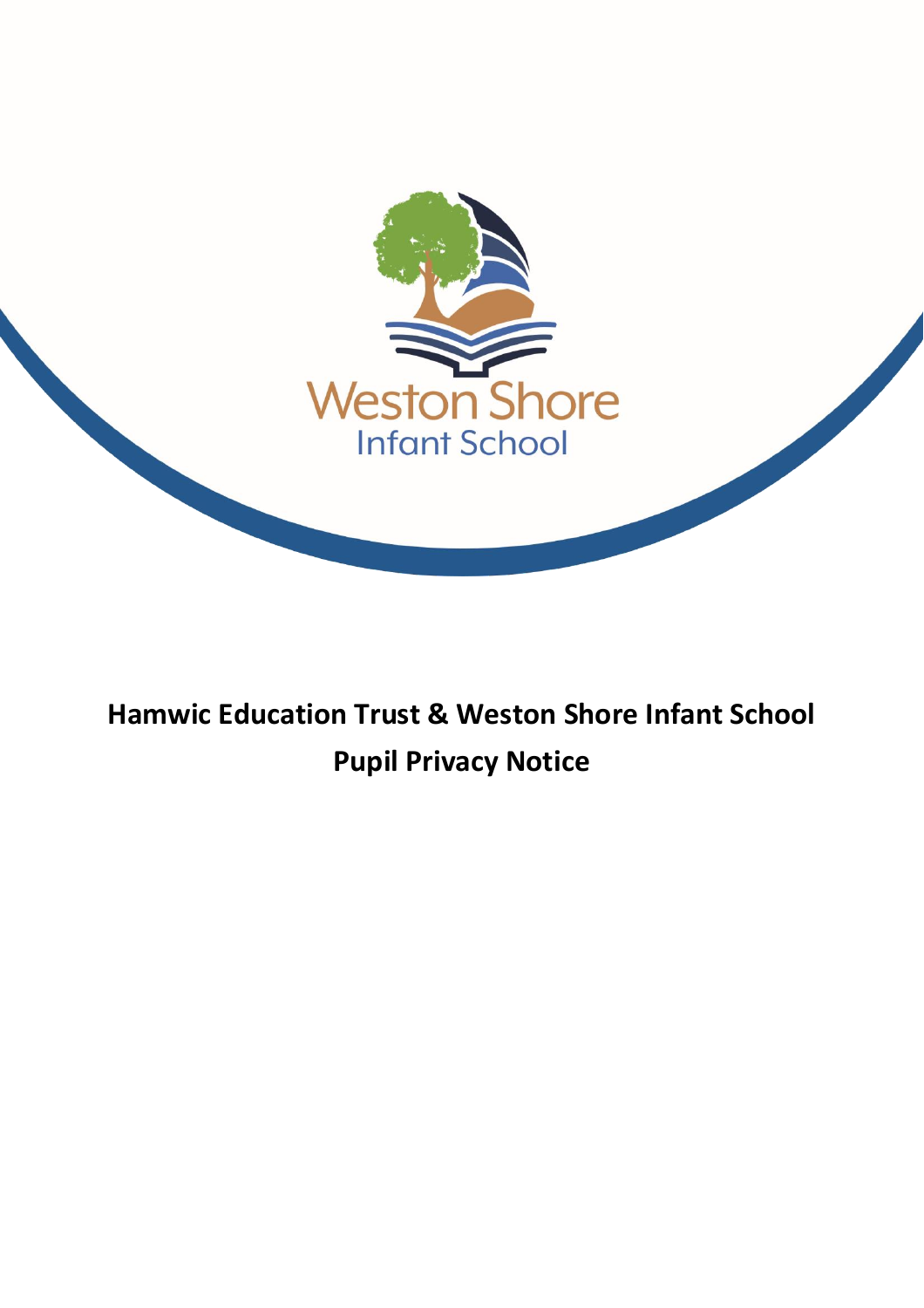### **Contents**

### **1. Introduction**

Under UK data protection law, individuals have a right to be informed about how our school and the Hamwic Education Trust (HET) uses any personal data that we hold about them. We comply with this right by providing 'privacy notices' (sometimes called 'fair processing notices') to individuals where we are processing their personal data.

This privacy notice explains how we collect, store and use personal data about pupils at our school.

Our Trust, Hamwic Education Trust is the 'data controller' for the purposes of UK data protection law.

Our Trust Data Protection Officer is Gemma Carr (see 'Contact us' below).

Our school Data Compliance Officer is Sarah Fugard (see 'Contact us' below).

1

## **2. The personal data we hold**

Personal data that we may collect, use, store and share (when appropriate) about pupils includes, but is not restricted to:

- Personal identifiers and contact details such as name, unique pupil number, contact details, address contact preferences, date of birth, identification documents
- $\geq$  Assessment and attainment including results of internal assessments and externally set tests  $\geq$

Pupil and curricular records

- > Behaviour and exclusion information
- Attendance information
- > Safeguarding information
- Special educational needs
- Details of any support received, including care packages, plans and support providers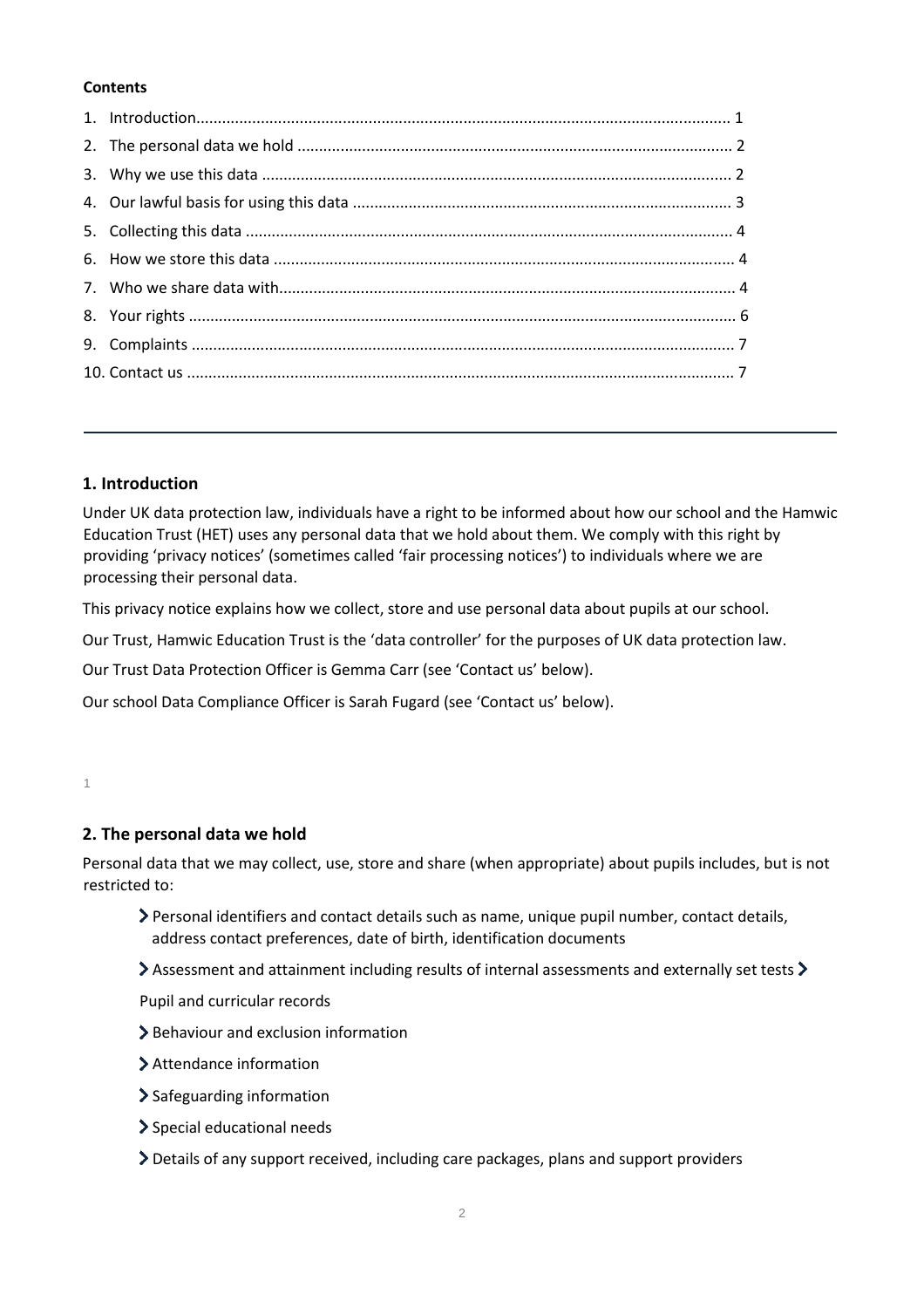We may also collect, use, store and share (when appropriate) information about pupils that falls into "special categories" of more sensitive personal data. This includes, but is not restricted to, information about:

- Medical and administration such as doctors information, physical and mental health, dental health, allergies, medication, dietary requirements
- Photographs and CCTV images captured in school
- Biometric information for catering and/or library systems
- Characteristics, such as ethnic background, special educational needs or free school meal eligibility

We may also hold data about pupils that we have received from other organisations, including other schools and social services.

## **3. Why we use this data**

We use the data listed above to:

- a) Support pupil learning
- b) Monitor and report on pupil progress and attainment
- c) Provide appropriate pastoral care
- d) Protect pupil welfare
- e) Keep children safe (food allergies, emergency contact details)
- f) Assess the quality of our services
- g) Administer admissions waiting lists
- h) Carry out research
- i) Comply with the law regarding data sharing
- j) Meet the statutory duties placed upon us by the Department for Education

## **3.1 Use of pupils' personal data for marketing purposes**

Where consent has been given, we may send pupils marketing information by email or text promoting school events, campaigns, charitable causes or services that may be of interest to them.

Consent can be withdrawn by 'opting out' of receiving these emails and/or texts at any time by clicking on the 'Unsubscribe' link at the bottom of any such communication, or by contacting us (see 'Contact us' below).

## **3.2 Use of pupils' personal data in automated decision making and profiling**

We do not currently process any personal data through automated decision making or profiling. If this changes in the future, we will amend any relevant privacy notices in order to explain the processing, including the right to object to it.

## **4. Our lawful basis for using this data**

Our lawful bases for processing pupils' personal data for the purposes listed in section 3 above are as follows:

the 'public task' basis – we need to process data to fulfil our official duties as a school as set out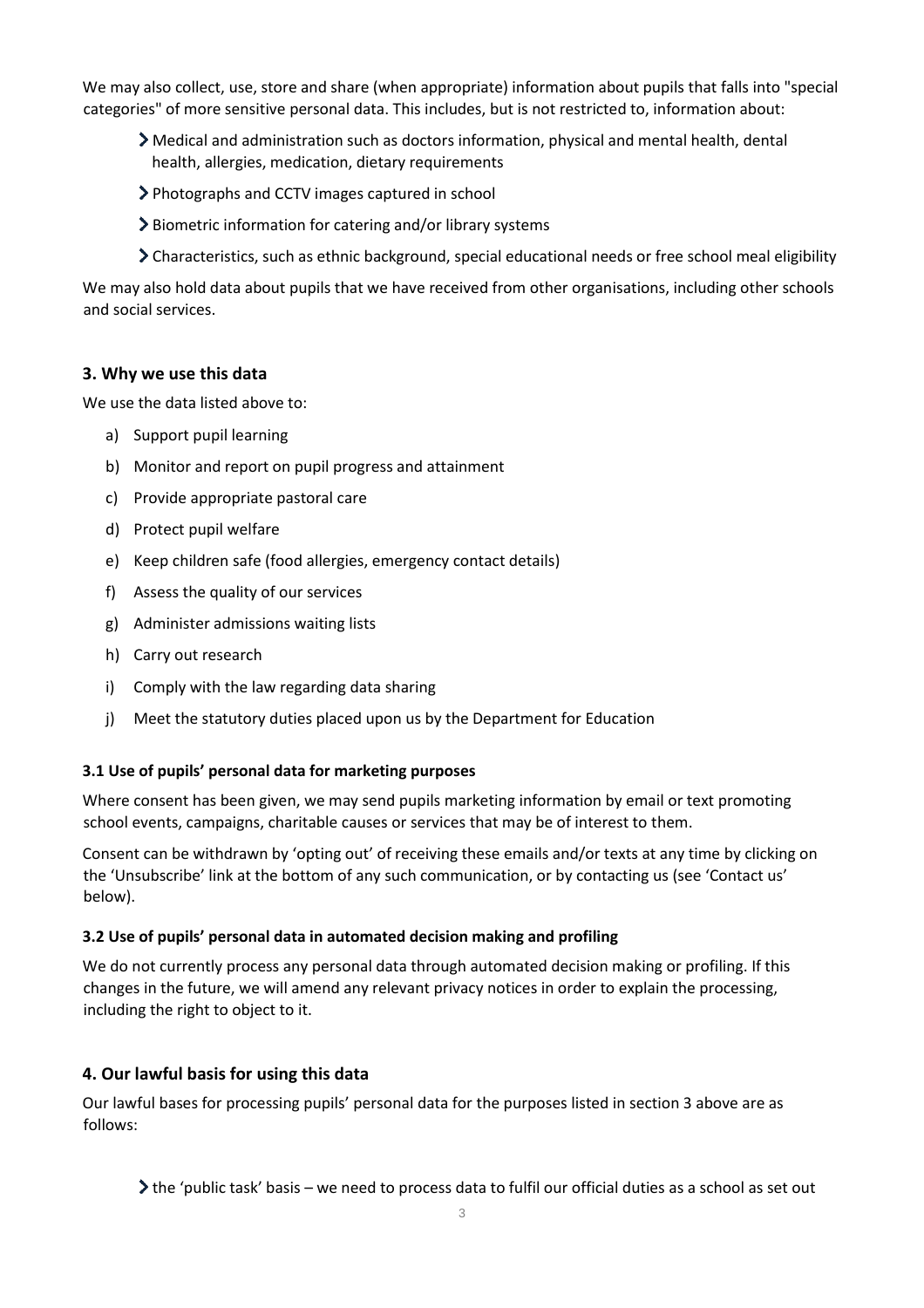here: (for example, updating and maintaining educational records)

Education Act 1996  $\blacktriangleright$  the 'legal obligation' basis – we need to process data to meet our responsibilities under law as set

out here:

Keeping Children Safe in Education (latest guidance)  $\blacktriangleright$  the 'vital interest' basis, we will use this information in a life-or-death situation (for example,

passing on information about a pupil's serious health condition to the NHS or a health professional where there is a risk of death or serious injury to that pupil or another individual)  $\geq$  Consent (e.g. some photographs and biometric data)

Where consent has been provided to use pupil's data, it may be withdrawn at any time. We will make this clear when requesting consent, and explain how consent can be withdrawn if you wish to do so.

## **4.1 Our basis for using special category data**

For 'special category' data, we only collect and use it when we have both a lawful basis, as set out above, and the conditions we may rely on for processing special category data are:

- We have obtained explicit consent to use pupil's personal data in a certain way
- We need to protect an individual's vital interests (i.e. protect your child's life or someone else's life), in situations where you're physically or legally incapable of giving consent
- $\triangleright$  We need to process it for reasons of substantial public interest as defined in legislation

## **5. Collecting this data**

While the majority of information we collect about pupils is mandatory, there is some information that can be provided voluntarily.

Whenever we seek to collect information, we make it clear whether it must be provided (and if so, what the possible consequences are of not complying), or whether there is a choice.

Most of the data we hold about pupils will come from pupils or parents, but we may also hold data about pupils from:

- Local authorities
- Government departments or agencies
- > Police forces, courts, tribunals

#### **6. How we store this data**

We keep personal information about pupils while they are attending our school. We may also keep it beyond their attendance at our school if this is necessary. Our record retention schedule sets out how long we keep information about pupils.

If you would like a copy of the school record retention schedule, please contact your school office.

We have put in place appropriate security measures to prevent pupils' personal information from being accidentally lost, used or accessed in an unauthorised way, altered or disclosed.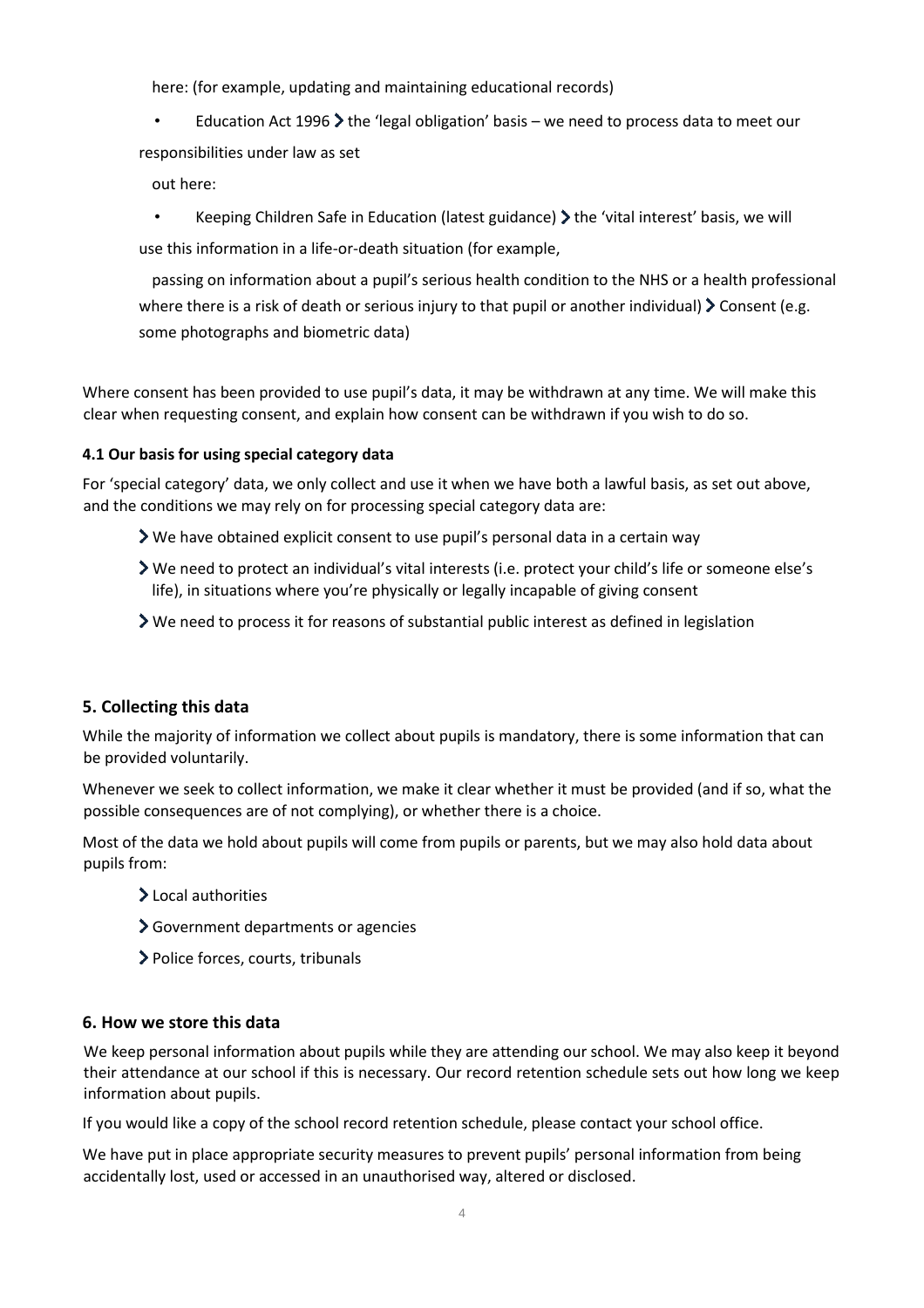We will dispose of pupils' personal data securely when we no longer need it.

## **7. Who we share data with**

We do not share information about pupils with any third party without consent unless the law and our policies allow us to do so.

Where it is legally required or necessary (and it complies with UK data protection law), we may share personal information about pupils with:

- Our Multi Academy Trust (HET)
- $\geq$  Our local authority to meet our legal obligations to share certain information with it, such as safeguarding concerns and information about exclusions
- Sovernment departments or agencies
- Our youth support services provider
- > Our regulator, Ofsted
- Suppliers and service providers:
	- Catering company
	- Management information system
	- Library service
- $\blacktriangleright$  Financial organisations
- Our auditors
- > Survey and research organisations
- $\blacktriangleright$  Health authorities such as the NHS
- $\blacktriangleright$  Security organisations
- $\blacktriangleright$  Health and social welfare organisations such as the school nurse
- Professional advisers and consultants
- Charities and voluntary organisations
- > Police forces, courts, tribunals

#### **Department for Education**

The Department for Education (DfE) collects personal data from educational settings and local authorities via various statutory data collections. We are required to share information about our pupils with the DfE either directly or via our local authority for the purpose of those data collections, under regulation 5 of The Education (Information About Individual Pupils) (England) Regulations 2013.

All data is transferred securely and held by the DfE under a combination of software and hardware controls, which meet the current government security policy framework.

#### **Local Authorities**

We may be required to share information about our pupils with the local authority to ensure that they can conduct their statutory duties under the Schools Admission Code, including conducting Fair Access Panels.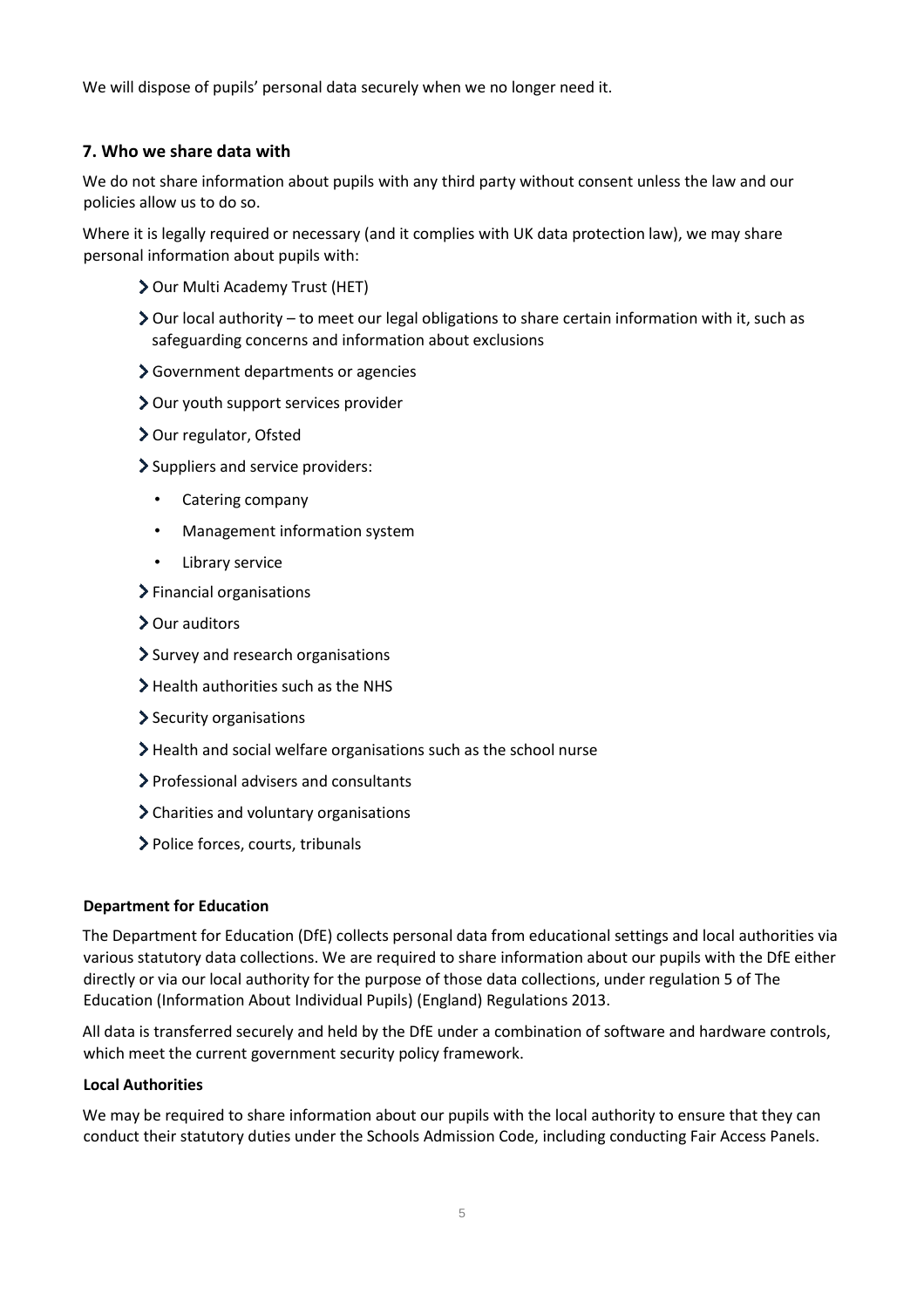### **National Pupil Database**

We are required to provide information about pupils to the Department for Education as part of statutory data collections such as the school census and early years census.

Some of this information is then stored in the [National Pupil Database](https://www.gov.uk/government/collections/national-pupil-database) [\(](https://www.gov.uk/government/collections/national-pupil-database)NPD), which is owned and managed by the Department for Education and provides evidence on school performance to inform research.

The database is held electronically so it can easily be turned into statistics. The information is securely collected from a range of sources including schools, local authorities and exam boards.

The Department for Education may share information from the NPD with third parties, such as other organisations which promote children's education or wellbeing in England. These third parties must agree to strict terms and conditions about how they will use the data.

For more information, see the Department's webpage on [how it collects and shares research data.](https://www.gov.uk/data-protection-how-we-collect-and-share-research-data)

You can also [contact the Department for Education](https://www.gov.uk/contact-dfe) with any further questions about the NPD.

#### **7.1 Transferring data internationally**

We may share personal information about a pupil with the following international third parties, where different data protection legislation applies:

Other schools or educational establishments

> App or cloud server providers

Where we transfer your child's personal data to a third-party country or territory, we will do so in accordance with UK data protection law and on the basis of an adequacy regulation by the UK government.

In cases where we have to set up safeguarding arrangements to complete this transfer, you can get a copy of these arrangements by contacting us.

#### **8. Your rights**

#### **8.1 How to access personal information**

You have a right to make a 'subject access request' to gain access to personal information that we hold.

If you make a subject access request, and if we do hold information about a pupil, we will (subject to any exemptions that apply):

- Give you a description of it
- Tell you why we are holding and processing it, and how long we will keep it for
- Explain where we got it from, if not from you
- Tell you who it has been, or will be, shared with
- Let you know whether any automated decision-making is being applied to the data, and any consequences of this
- Give you a copy of the information in an intelligible form

You may also have the right for your child's personal information to be transmitted electronically to another organisation in certain circumstances.

If you would like to make a request, please contact us (see 'Contact us' below).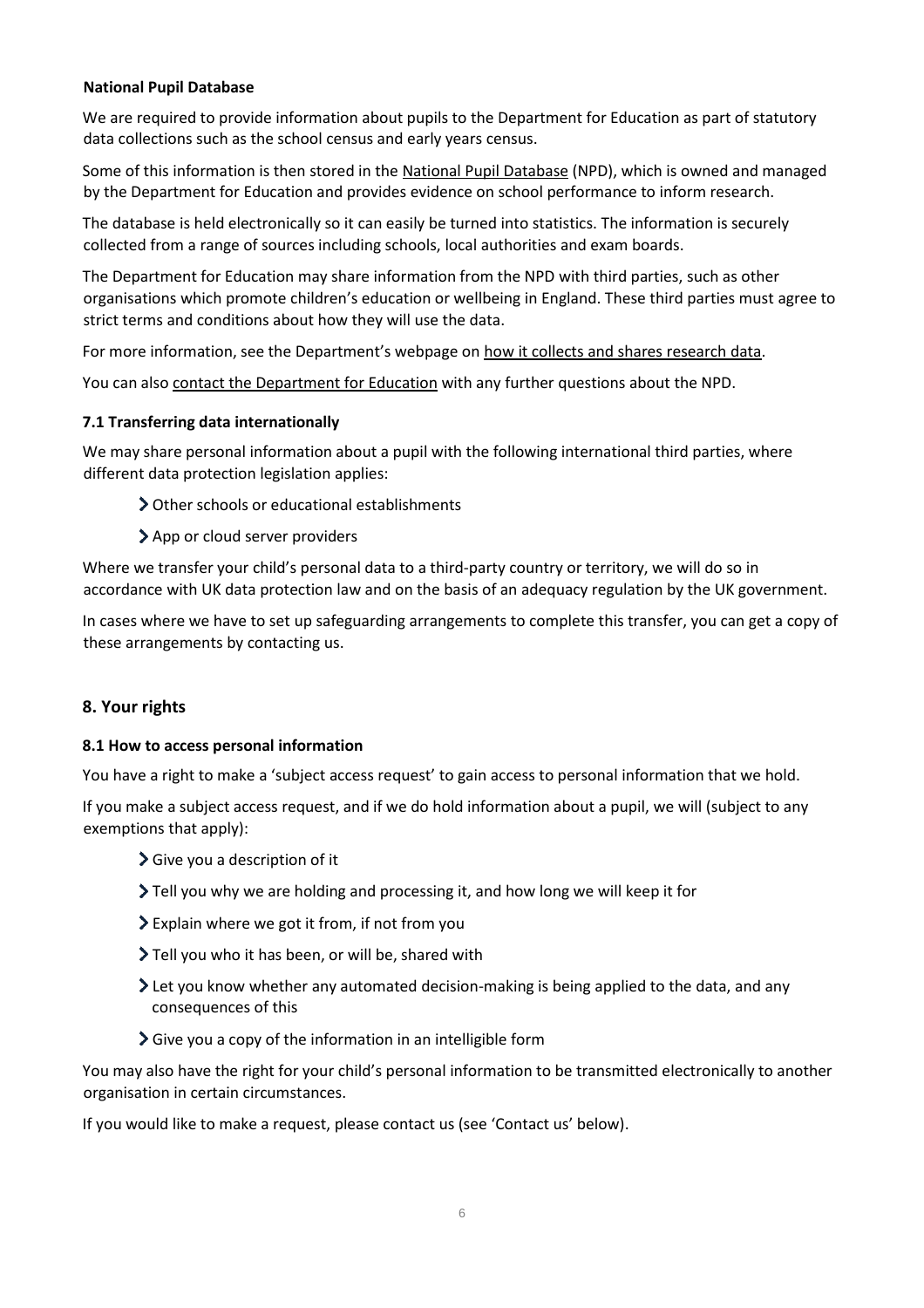Once a pupil is able to understand their rights over their own data (generally considered to be age 12, but this has to be considered on a case-by-case basis), we will need to obtain consent from the pupil in order to make a subject access request on their behalf.

## **8.2 Your right to access your child's educational record**

Parents, or those with parental responsibility, are able to access information about their child by making a Subject Access Request (see 8.1). [Please see note at 8.3 below where the pupil is 12 or over.]

There are certain circumstances in which this right can be denied, such as if releasing the information might cause serious harm to the physical or mental health of the pupil or another individual, or if it would mean releasing exam marks before they are officially announced.

To make a request, please contact the schools' Data Compliance Officer.

### **8.3 Your other rights regarding your child's data**

Under UK data protection law, parents and pupils have certain rights regarding how their personal data is used and kept safe. For example, you have the right to:

- Object to our use of your personal data
- Prevent your data being used to send direct marketing
- Object to and challenge the use of your personal data for decisions being taken by automated means (by a computer or machine, rather than by a person)
- In certain circumstances, have inaccurate personal data corrected
- $\geq$  In certain circumstances, have the personal data we hold deleted or destroyed, or restrict its processing
- Withdraw your consent, where you previously provided it for the collection, processing and transfer of your personal data for a specific purpose
- In certain circumstances, be notified of a data breach
- Make a complaint to the Information Commissioner's Office
- Claim compensation for damages caused by a breach of the data protection regulations To

exercise any of these rights, please contact us (see 'Contact us' below).

## **9. Complaints**

We take any complaints about our collection and use of personal information very seriously.

If you think that our collection or use of personal information is unfair, misleading or inappropriate, or have any other concern about our data processing, please raise this with us in the first instance.

Alternatively, you can make a complaint to the Information Commissioner's Office:

- Report a concern online at <https://ico.org.uk/make-a-complaint/>
- Call 0303 123 1113
- Or write to: Information Commissioner's Office, Wycliffe House, Water Lane, Wilmslow, Cheshire, SK9 5AF

#### **10. Contact us**

If you have any questions, concerns or would like more information about anything mentioned in this privacy notice, please contact: